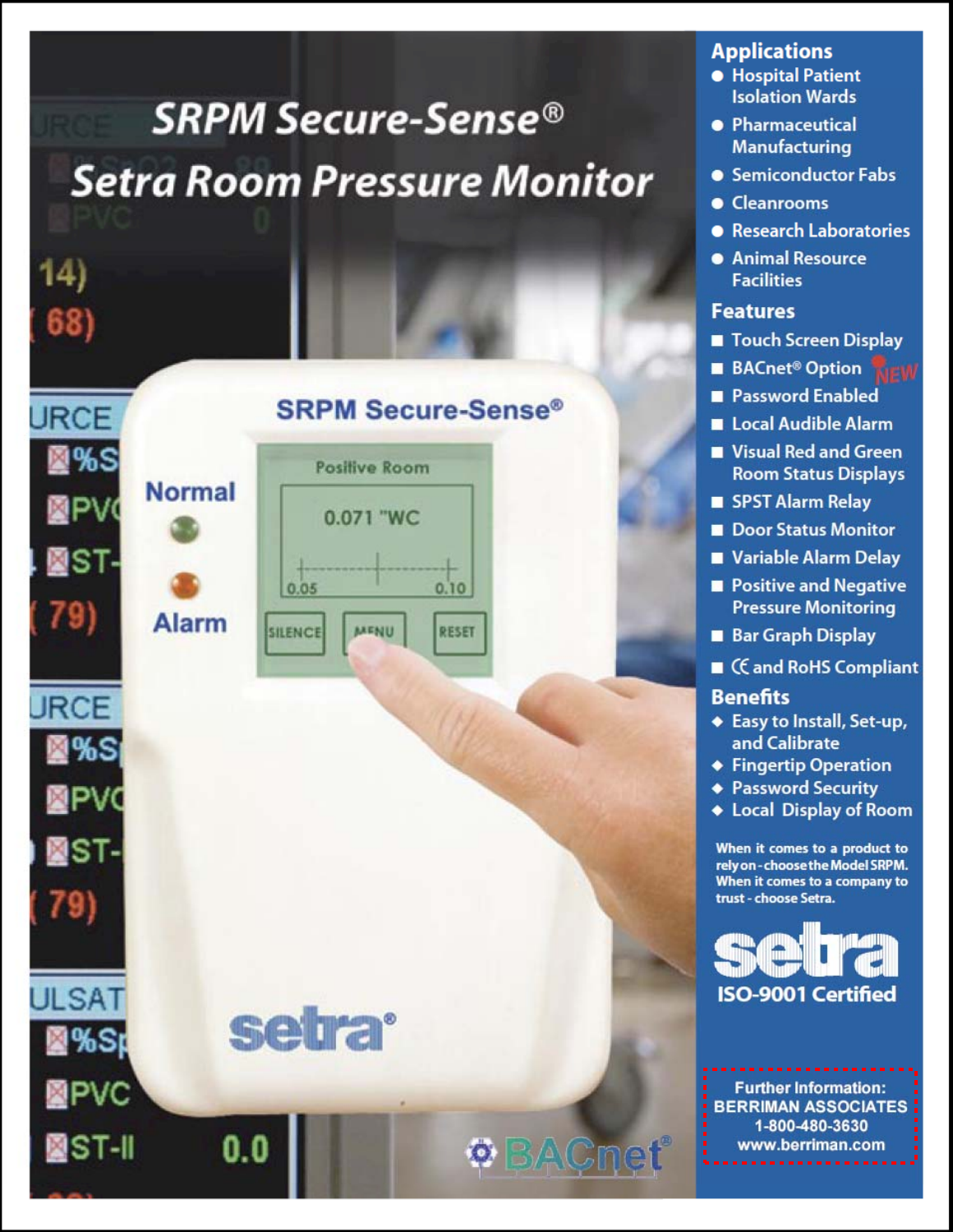S<sub>netv</sub> etra's Model SRPM Room Pressure Monitor, available with optional BACnet® network capability for integration in building automation control systems, is designed for critical low differential pressure applications that require stringent pressure monitoring and alarming. The SRPM can be configured to monitor the positive or negative airflow in protected environments and hospital isolation rooms per CDC guidelines.

The SRPM is a complete system that includes a convenient backlit RGB LCD display with an intuitive graphic user interface for pressure, security, calibration, and alarm setup. The convenient touch-screen allows finger-tip access to menus that guide the user through setup. Visual Red and Green LEDs and a local audible alarm, with a time delay feature to prevent nuisance alarms, alert personnel to system status. The SRPM also features a SPST relay output for remote indication of system status.

True differential pressure is measured and displayed with 0.001 inches of water column resolution. Additional features include multiple selectable analog outputs, output and display averaging and door status indication.

#### REMOTE ANNUNCIATOR REMOTE ANNUNCIATOR

Setra's SRAN annunciator allows remote indication of room status at monitoring or nurses station. A GREEN LED indicates a normal room condition, a RED LED and audible alarm signal a breach in room pressure status.

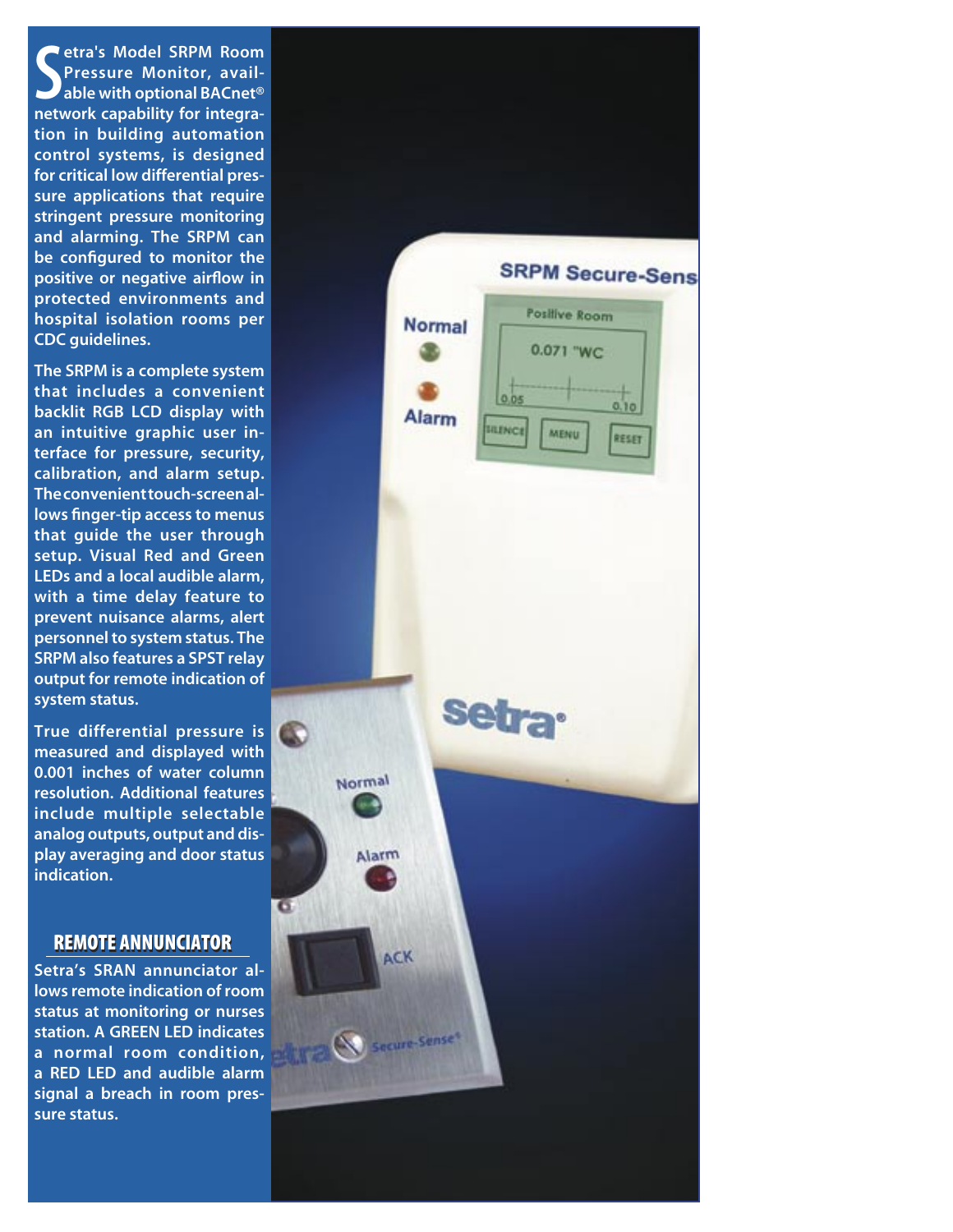# **Model SRPM Specifications**

# **Performance Data**

|                                                                                                                       | Code V                                              | <b>Code E</b> |
|-----------------------------------------------------------------------------------------------------------------------|-----------------------------------------------------|---------------|
| Accuracy RSS' (at constant temp)                                                                                      | $+0.25%$                                            | ±0.5%         |
| Non-Linearity (BFSL Based)                                                                                            | $+0.24%$                                            | $+0.49%$      |
| <b>Hysteresis</b>                                                                                                     | $\pm 0.05%$                                         | ±0.05%        |
| Non-Repeatability                                                                                                     | $+0.05%$                                            | $+0.05%$      |
| Zero Setting Tolerance                                                                                                | $+0.5%$ FS                                          | $+0.5%$ FS    |
| Span Setting Tolerance                                                                                                | $±0.5%$ FS                                          | $+0.5%$ FS    |
| <b>Thermal Effects**</b>                                                                                              |                                                     |               |
| Compensated Range °F(°C)                                                                                              | $\pm 0.03\%$ FS ( $\pm 0.05\%$ FS)                  |               |
| Overpressure                                                                                                          |                                                     | $±1$ PSI      |
|                                                                                                                       | $\pm$ 15" W.C. for $\pm$ 0.1 and $\pm$ 0.05 in W.C. |               |
| <b>SUPPLIES IN THE REPORT OF STATES IN THE REPORT OF A STATE OF A STATE OF A STATE OF A STATE OF A STATE OF A STA</b> |                                                     |               |

RSS of Non-Linearity, Non-Repeatability and Hysteresis.

\*\* Units calibrated at nominal 70°F. Maximum thermal error computed from this datum.

#### **Environmental Data**

| Operating ${}^{\circ}$ F ( ${}^{\circ}$ C)            | $32$ to $+120$ (0 to $+50$       |
|-------------------------------------------------------|----------------------------------|
| Storage °F (°C)                                       | $-20$ to $+160$ ( $-30$ to $+70$ |
| <b>Operating Humidity</b>                             | 5 to 95% RH (Non-condensing      |
| *Onerating temperature limits of the electronics only |                                  |

# **Physical Description**

| Case                         | <b>Fire Retardant Plastic</b>                |
|------------------------------|----------------------------------------------|
|                              | (NEMA 1, IP20 Rated for Indoor Applications) |
| <b>Dimensions</b>            | 8 "H x 5.1"W x 1.8"D                         |
|                              | (203 x 130 x 46 mm)                          |
| <b>Electrical Connection</b> | Removable Terminal Block                     |
| <b>Pressure Fittings</b>     | Barbed Fittings for 1/4" O.D. Tubing         |
| Weight (approx.)             | $1.5$ lbs (680g)                             |
| Mounting                     | 4 x 4 Plaster Ring                           |
|                              | (Mounts to double gang electrical box.)      |
| <b>Communications Option</b> |                                              |
| <b>BACnet®</b>               | <b>MS/TP ASC</b>                             |

Specifications are subject to change without notice.

# **Display**

**LCD Status Indicators**  128 x 128. RGB Backlit Green LED, Normal Red LED, Alarm **Backlit LCD** 

1A @ 120 VAC

### **Electrical Data (Voltage)**

| Circuit                  | 3-Wire (Exc., Out, Com)         |
|--------------------------|---------------------------------|
| Output <sup>*</sup>      | 0 to 5 VDC                      |
|                          | 0 to 10 VDC                     |
| Excitation               |                                 |
| Code V1                  | 85-265 VAC, 50-60 Hz            |
| Code A1                  | 18-32 VAC, 50-60 HZ             |
| Code V <sub>2</sub>      | 85-265 VAC, BACnet <sup>®</sup> |
| Code A2                  | 18-32 VAC, BACnet <sup>®</sup>  |
| <b>Power Consumption</b> | 5W                              |
| <b>Alarm Output</b>      | <b>SPDT Relay</b>               |
|                          | 1A @24 VDC                      |

\*Calibrated into a 50K ohm load, operable into a 5000 ohm load or greater.

#### **Electrical Data (Current)**

| Circuit              | 2-Wire               |
|----------------------|----------------------|
| Output               | 4 to 20 mA           |
| <b>External Load</b> | 0 to 510 ohms        |
| Excitation           |                      |
| Code V1              | 85-265 VAC, 50-60 Hz |
| Code A1              | 18-32 VAC, 50-60 HZ  |
|                      |                      |

# **Pressure Media**

Air or Non-conductive. Non-explosive Gases.

#### **Certifications**

| CSA Standard C22.2 No 0-M 91 | - General Requirements - Canadian                                     |
|------------------------------|-----------------------------------------------------------------------|
|                              | Electrical, Part 1                                                    |
| CAN/CSA C22.2 No. 0.4-04     | - Bonding of Electrical Equipment                                     |
|                              | CAN/CSA-C22.2 No. 61010-1-04 -Safety Requirements for Electrical      |
|                              | Equipment for Measurement, Control                                    |
|                              | and Laboratory Use Part-1: General                                    |
|                              | Requirements                                                          |
|                              | ANSI/III 61010. 1 (Second Edition) Safety Requirements for Electrical |

Equipment for Measurement, Control



# **SRPM Outline Drawing**



# **Applications**

- **Hospital Patient Isolation Wards**
- Pharmaceutical **Manufacturing**
- Semiconductor Fabs
- Cleanrooms
- **Research Laboratories**
- **Animal Resource Facilities**

#### **Features**

- Touch Screen Display
- **BACnet<sup>®</sup> Option**
- **Password Enabled**
- Local Audible Alarm
- Visual Red and Green **Room Status Displays**
- SPST Alarm Relay
- Door Status Monitor
- Variable Alarm Delay
- Positive and Negative **Pressure Monitoring**
- **Bar Graph Display**
- CE and RoHS Compliant

# **Benefits**

- ◆ Easy to Install, Set-up, and Calibrate
- ← Fingertip Operation
- ◆ Password Security
- ◆ Local Display of Room

When it comes to a product to rely on - choose the Model SRPM. When it comes to a company to trust - choose Setra.



**Further Information: BERRIMAN ASSOCIATES** 1-800-480-3630 www.berriman.com